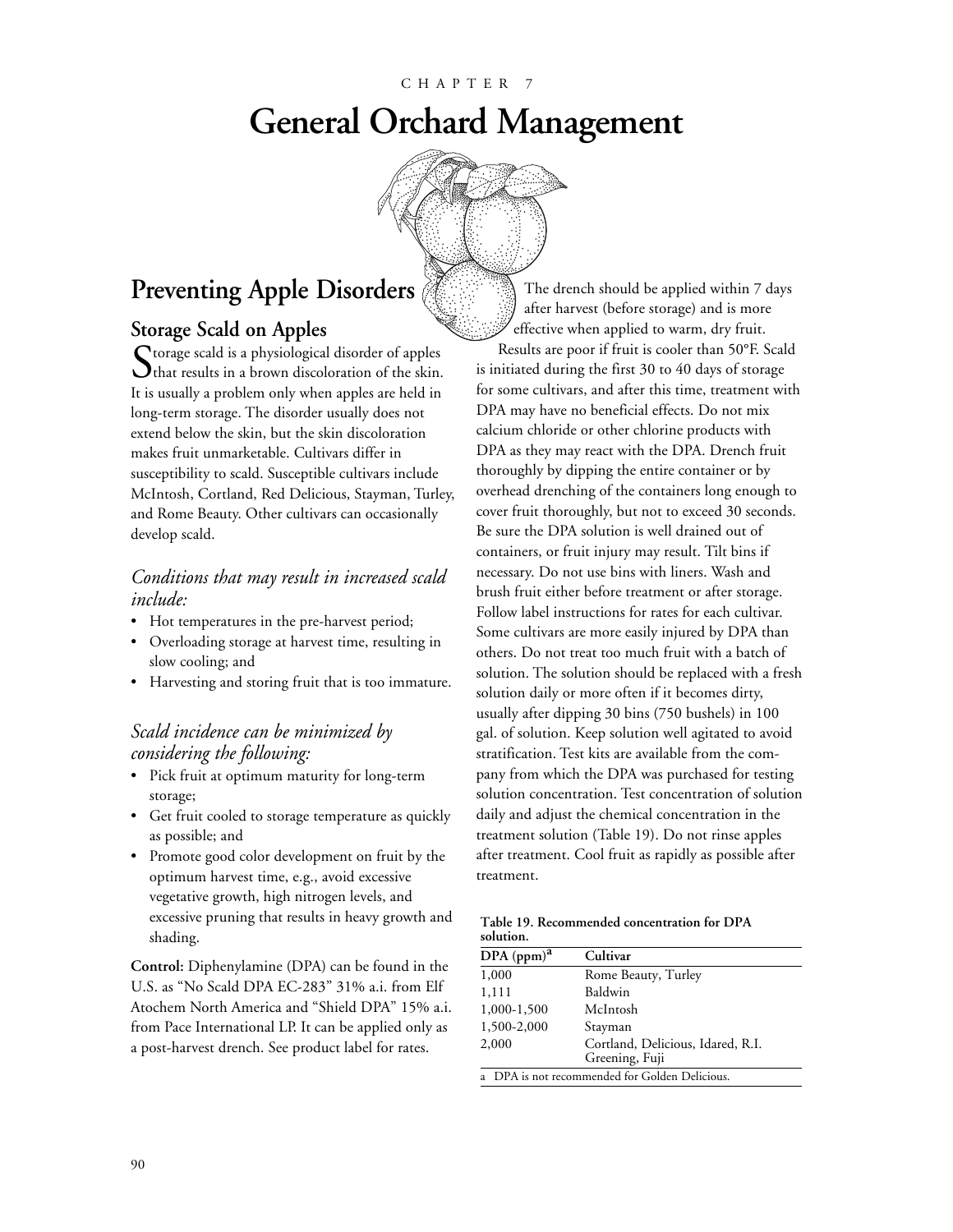If apples are to be shipped to another country, a determination needs to be made if the country will permit the sale of treated fruit. The statement "Treated with Diphenylamine to retard spoilage" is required on the shipping container in the U.S. Fruit treated with DPA may not be used for livestock feed, as illegal residues may occur in meat or milk.

**Disposal:** DPA cannot be discharged into lakes, streams, or rivers since it is toxic to fish. Disposal should be in a manner recommended by the manufacturer. Common methods of disposal include spraying the diluted DPA on the orchard floor (not to exceed 1,200 gal./acre), disposal into a plasticlined evaporation pond, or disposal through a commercial waste treatment company.

#### **Internal Breakdown**

Internal breakdown is characterized by a browning of the flesh of the fruit and eventual softening and disintegration of the fruit. It is increased substantially by delayed harvesting. Fruit should be harvested at the optimum stage of maturity. Late-harvested fruit should be marketed promptly to minimize breakdown problems. Cultural practices that increase nitrogen levels and decrease calcium levels can increase breakdown problems.

**Controls:** Harvest promptly at the optimum maturity and market in a timely fashion. Harvesting at pressure tests of 12 lb or more for Red Delicious will help. Calcium sprays or dips as discussed under "Cork Spot and Bitter Pit" also can be helpful.

## **Cork Spot and Bitter Pit**

Cork spot and bitter pit are physiological disorders of apples generally caused by calcium and/or boron deficiency during the fruit development period or the storage period. Cork spot is characterized by greenish to brown sunken spots on the fruit or in the fruit flesh. Spots can occur in midseason. The spots themselves are brown, corky, dead tissue. Typically, spots are grouped on the distal part of the fruit close to the calyx. If spots are present throughout the flesh, boron deficiency is probable. If spots are limited to the outer flesh, calcium deficiency is suspected.

Severity of cork spot varies from year to year. Excessively wet or dry periods in the spring resulting in inadequate uptake of calcium or boron can increase severity of the problem. Cork spot is more severe on trees that are coming into bearing, that have light crops, or that were heavily pruned or excessively fertilized with nitrogen. Soils that are too low in pH or in available calcium are conducive to cork spot or bitter pit.

**Controls for Cork Spot:** Cultural practices which increase pH to 6.2 to 6.5 and increase available calcium and boron to optimum levels will minimize cork spot and bitter pit. Adequate boron nutrition will help reduce cork spot. Be careful with soil applications as too much can be harmful. Where foliar analysis shows boron is deficient, soluble boron sprays at petal fall will be helpful. Calcium sprays will help to increase fruit calcium levels and thus help to reduce both cork spot and bitter pit. Early-season sprays are helpful in cork spot treatment, and late-season sprays are helpful with bitter pit. Many growers now include calcium chloride in all cover sprays after checking compatibility with pesticides. Generally 25 to 40 lb/acre per season or 3.2 to 5 lb/acre in each cover spray for eight sprays is necessary.

Bitter pit usually appears close to or after harvest and frequently after storage. Bitter pit is characterized as small, brown, sunken spots, with corky tissue under the spot, which are located around the calyx portion of the fruit. Jonathan spot is very similar to, or a form of, bitter pit.

**Controls for Bitter Pit:** Calcium chloride sprays before harvest can reduce bitter pit substantially. In addition, as with cork spot, severity of bitter pit can be reduced by lowering nitrogen levels, reducing the severity of pruning through annual moderate pruning, and promoting smaller size fruit through heavier cropping. Fruit should be harvested at optimum maturity. Harvesting immature fruit will promote bitter pit.

A post-harvest dip or drench of calcium chloride can reduce bitter pit substantially. Michigan research has shown that a 4 percent dip or drench of calcium chloride containing 33 lb of actual calcium chloride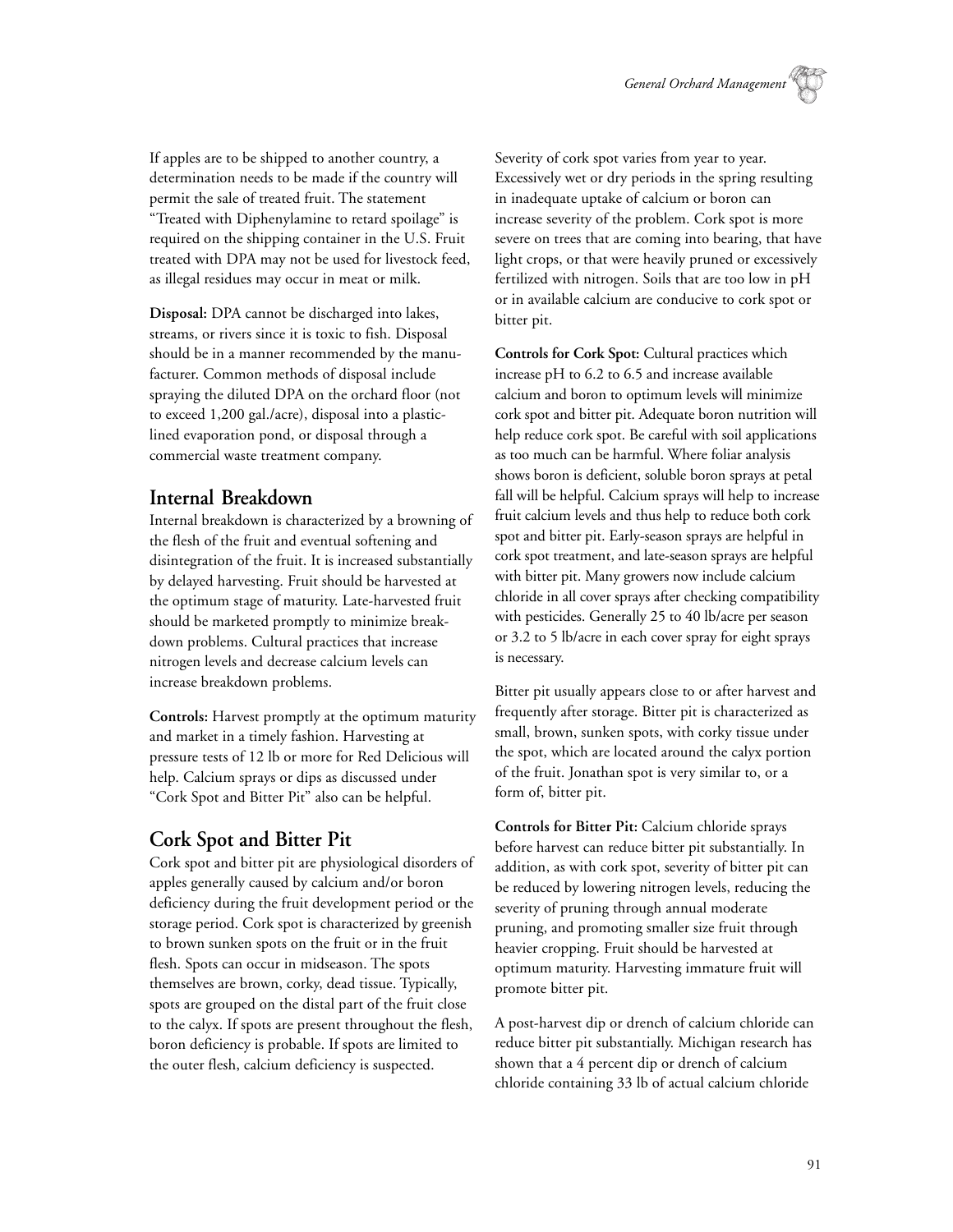

per 100 gal. of water will reduce the disorder or delay its development. The calcium chloride should be food-grade or technical-grade material. The treated fruit should be stored immediately. The calcium chloride must remain on the fruit. After storage, the fruit must be washed to remove the calcium chloride before marketing or processing. Apples with finish problems may be damaged by calcium chloride. Calcium chloride can be combined with DPA for scald control. Include a fungicide to minimize storage rots. Calcium chloride is corrosive to metal, so care should be exercised in providing good maintenance of equipment and containers.

## **Measles (Internal Bark Necrosis)**

This is a physiological disorder characterized by raised bumps or pimples on 2- and 3-year-old branches. The area in the cambial region under the bumps has brown to black necrotic streaks and spots. In severe cases, growth is reduced, and young trees may die. The problem is largely limited to spur-type Red Delicious trees. Measles usually results from either boron deficiency or manganese toxicity.

**Control:** Soil and foliar analysis can help determine possible causes. Boron sprays or soil applications can be helpful if needed. Excess manganese can only be reduced by raising soil pH in the root zone. Soil pH should be in the range of 6.0 to 6.5. On young trees, a degree of success can be obtained by injecting hydrated lime into the soil around the trees. Fifty pounds of hydrated lime is suspended in 100 gal. of water, and 5 gal. of this suspension is injected into the soil around the tree. A much better technique is to correct the orchard soil pH before the trees are planted, with a soil analysis and liming as needed.

## Tree Nutrition

A great deal of judgment is needed in managing the nutritional status of fruit trees, especially in applying nitrogen. Growth as well as production and fruit quality are useful indicators of nutritional status. The average length of terminal growth on bearing apple trees should be 6 to 10 inches; on peach trees, 12 to 20 inches. If the average does not fall within these

ranges, both fertilizing and pruning practices should be modified.

### **Leaf Analysis**

Leaf analysis also helps in managing fruit tree nutrition. Leaf analysis (foliar analysis) is a more reliable indicator of a tree's nutritional status than soil analysis. Leaf samples should be taken between July 15 and August 15. Correct sampling techniques are essential for reliable results. Normal blocks are sampled every 3 to 5 years.

When a suspected nutrient deficiency or excess exists, take samples as soon as visual symptoms appear. Take samples both from trees where the suspected nutrient problem exists and from "normal" trees of the same variety, but keep the samples separate. The closer the "affected" and "normal" trees are together in the orchard, the better the comparisons will be. Do not include dead or severely affected leaves in the sample.

To increase the reliability of leaf analysis results, take leaves from different trees but from the same areas on the trees. Pull leaves from all sides of the trees in a band 4 to 6 feet above ground. Collect leaves from the middle of the current season's shoot growth, or if there is little or no shoot growth, collect spur leaves. Do not include the oldest or youngest leaves on a shoot. For one sample, collect four to eight leaves per tree from 25 trees of the same cultivar and apparent condition.

Avoid selecting dusty or soil-covered leaves if possible. Under normal conditions, rainfall is frequent enough to keep leaves fairly clean. If necessary, brush or wipe with a damp cloth to remove dust. If leaves are covered with spray materials, wash quickly in a mild detergent solution and rinse quickly in water. Do not let samples remain in the wash or rinse water very long. Contact your state Extension specialist for information on how and where to send the sample.

Soil conditions and nutrients available will vary widely from state to state, especially as soil pH changes. Inexperienced growers are advised to consult state Extension horticulture specialists to develop a fertilizer program.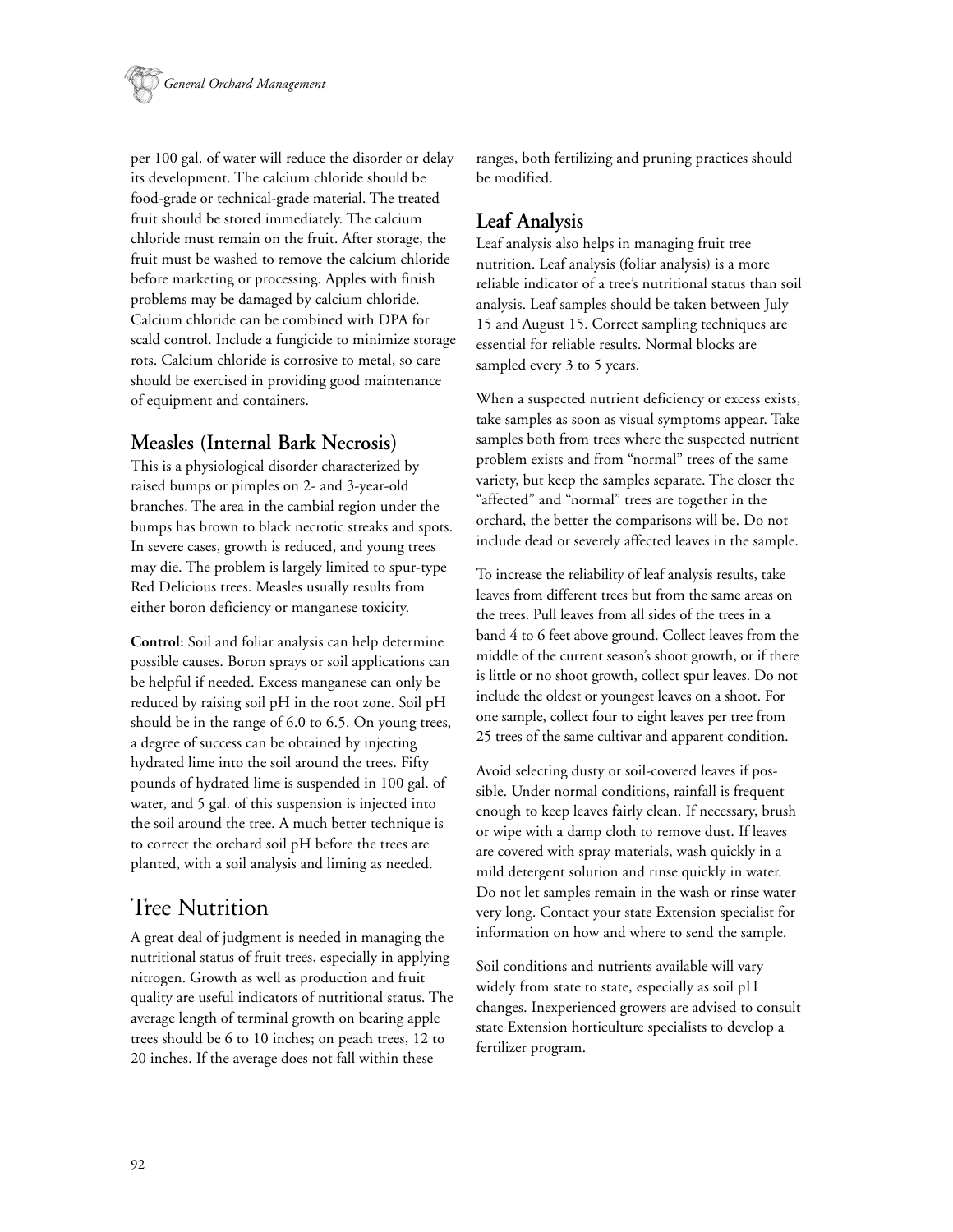### **Nitrogen**

The "rule of thumb" about nitrogen for apple trees is 1 oz of actual nitrogen (3 oz of 33 percent ammonium nitrate) per year of tree age up to 1 lb of actual nitrogen per tree. For peaches, the suggestion is 2 oz of actual nitrogen (6 oz of 33 percent ammonium nitrate) per year of tree age up to 1 lb of actual nitrogen per tree.

For example, the suggested amount for an 8-year-old apple tree is 8 oz of actual nitrogen or 24 oz (1 1/2 lb) of 33 percent ammonium nitrate; for an 8-yearold peach tree, 16 oz of actual nitrogen, or 3 lb (48 oz) of 33 percent ammonium nitrate.

The amount of nitrogen applied should be adjusted according to the vigor and performance of the tree, the variety, and the amount of pruning. Increase the amount of nitrogen for weak trees and reduce the amount for vigorous trees. When pruning is heavy, reduce the amount of nitrogen applied, or add no nitrogen for one season. Also, when low-temperature injury occurs, do not apply nitrogen fertilizers.

Excess nitrogen increases fruit size and cork spot, but it delays maturity and seriously reduces color, sugar content, flavor, shelf life, and storage life. Excess nitrogen also increases the amount of pruning required and delays the hardening-off of the trees in the fall, making them more susceptible to winter injury.

A ground application of nitrogen is preferred to foliar feeding. If supplemental nitrogen is needed on red apple varieties, urea or calcium nitrate may be added to pesticide sprays. Apply during the period from pink to 30 days after petal fall. Use up to 5 lb of urea or up to 3 lb of calcium nitrate per 100 gal. of water. Do not use foliar applications on yellow apple varieties or on peaches or other stone fruits.

Ground applications of fertilizer may be made in the late fall, or in the early spring 4 to 6 weeks before bloom. Fall application frequently is more convenient because of the crush of pruning and other spring work. Numerous studies indicate little if any difference in effectiveness between fall and spring applications. The roots of fruit trees are active in nutrient absorption whenever the ground is not frozen, even though the

tops are dormant. Peach growers may wish to apply half of the nitrogen in the fall or early spring and the other half about petal fall if a normal crop is present.

### **Phosphorus**

In the central states, very few leaf samples are low or deficient in phosphorus. Soils apparently supply adequate amounts of phosphorus for normal fruit tree growth without the addition of phosphorus fertilizer. If soil tests show low phosphate levels, the cover crop may need phosphate fertilization.

#### **Potassium**

About a third of the leaf samples from commercial peach orchards and about a fourth of the leaf samples from commercial apple orchards in some midwestern states have been low in potassium. Harvested fruit removes considerable quantities of potassium. Each 100 bu of apples or peaches contain about 10 lb of potassium oxide (K<sub>2</sub>O). Prunings also remove sizable amounts of potassium. Therefore, periodic maintenance applications of potassium are advisable.

For peaches, a maintenance application of potassium should be made each crop year. On soils with low available potassium (below 200 lb per acre by soil test), apples should also receive an annual maintenance application. If the soil has more than 200 lb of potassium per acre, apples should receive maintenance amounts every other year. Check the nutrition conditions by leaf analyses.

Potassium should be applied to the soil rather than the leaves, since the leaves do not absorb appreciable quantities of this nutrient. Either muriate of potash (0-0-60) or sulfate of potash (0-0-50) may be used. Potassium may also be applied in mixed fertilizers if the rates are adjusted to apply amounts equivalent to the rates suggested. A general suggestion for apples is 1 lb of muriate or sulfate of potash per tree for young trees, 2 lb per tree for dwarf or semi-dwarf trees in full production, and 4 lb per tree for large trees in full production. For broadcast applications, use 150 to 200 lb per acre.

For peaches, apply 1 lb of muriate or sulfate of potash per tree for young trees and 2 lb per tree for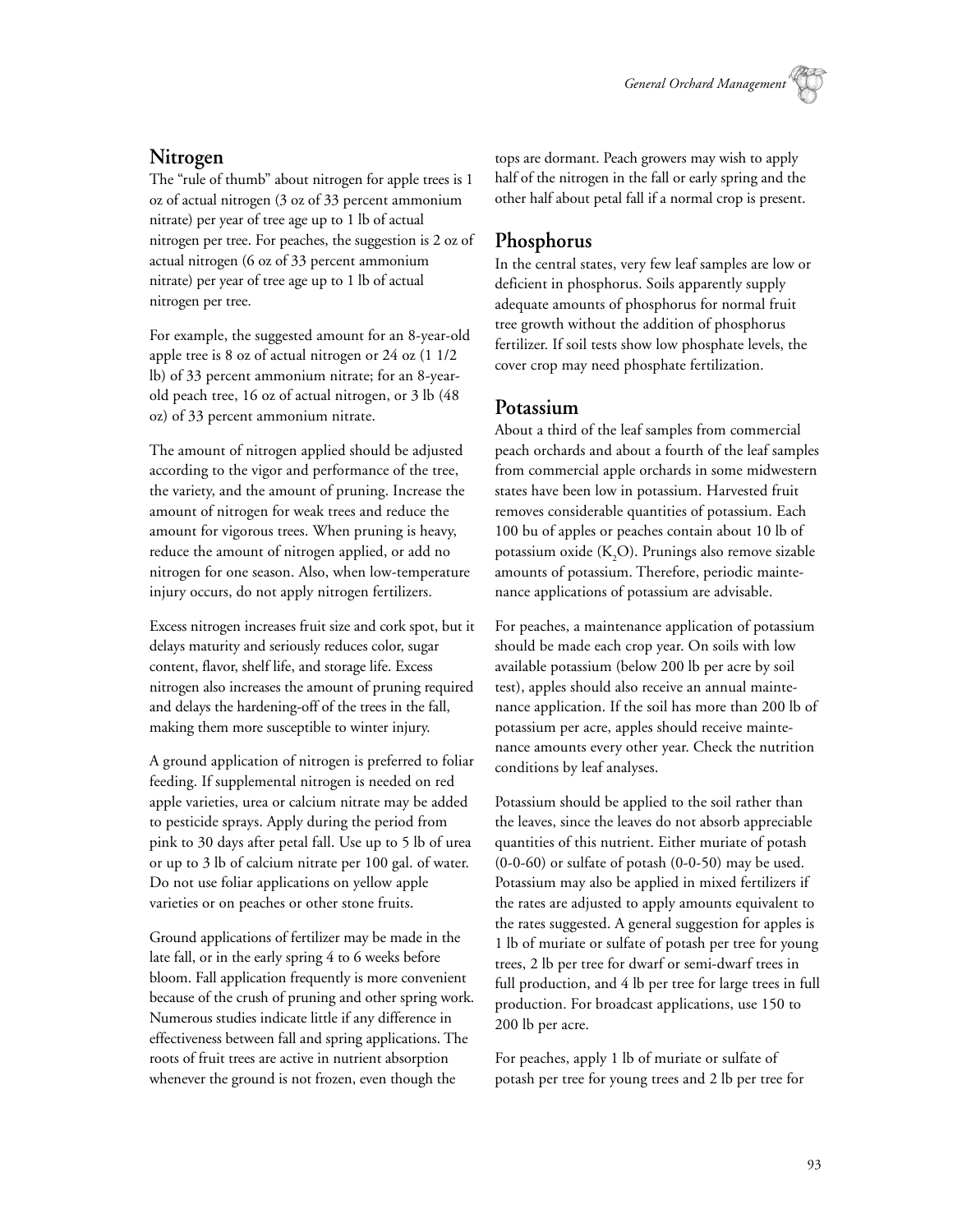

trees in full production; or apply 150 to 200 lb per acre broadcast.

Since the levels of phosphorus and potassium vary among geographic locations, preplanting soil tests are strongly advised.

#### **Boron**

Boron is the minor element most likely to become low in central states apple orchards. So far, leaf analyses do not indicate a shortage of boron on peaches.

Boron is most conveniently applied to apple trees as a foliage spray. Boron is essential for pollen germination; therefore, the first application should be in the pink stage. Add 1 lb of Solubor per 100 gal. of water (2 lb per acre for low-volume sprays) to the pink spray, and again in the petal-fall spray. Do not exceed this amount. Excess boron can be toxic. Do not mix Solubor with calcium chloride.

### **Calcium**

Low levels of calcium in the leaves and fruit of apple trees are associated with the physiological disorders bitter pit and Jonathan spot. Although low levels of calcium are not considered to be the primary cause of these disorders, their severity is frequently reduced by increasing the calcium levels of the leaves and fruit.

Spray applications of calcium chloride are suggested, especially for varieties subject to corking disorders. Starting with the first-cover spray, add calcium chloride at the rate of 2 lb per 100 gal. of dilute spray (4 lb per acre for low-volume spray) until late July. Then increase the calcium chloride rate to 3 lb per 100 gal. of dilute spray (6 lb per acre for low-volume spray) for the later cover sprays.

During prolonged dry weather, eliminate calcium chloride applications to prevent an excessive buildup on the foliage, which may cause leaf burn. If there has been no rain for two calcium chloride applications, wait until rain washes the calcium chloride off before reapplying. Increasing the calcium chloride application rate just before harvest helps to prolong the shelf life and storage life of the fruit.

Adding calcium chloride to the regular insecticide and fungicide sprays should have no effect on the action of these materials. Likewise, the addition of calcium chloride to the regular sprays should have no adverse effect on the fruit finish. The commercial grade of calcium chloride (94% to 97%  $\rm CaCl_2^{}$ ) at the rates added to cover sprays does not greatly affect spray water pH. Added to alkaline tap water, it tends to make the water less alkaline.

Calcium chloride is corrosive to metal. After spraying with calcium chloride, rinse the sprayer thoroughly, and hose down the sprayer and the tractor.

## **Soil Reaction (pH)**

Soil reaction (pH) affects fruit trees indirectly through its effects on the availability of several soil nutrients. In strongly acidic soils (pH below 5.0), the availability of phosphorus is reduced and the solubility of iron, aluminum, and manganese is increased so much that they may become toxic to plants. The pH of orchard soil should be kept in the 5.5 to 7.0 range through applications of agricultural lime.

Spray materials and fertilizers applied to fruit trees may cause the soil under the trees to become more acidic. In testing for pH, it is advisable to test samples taken under the trees separately from samples taken from the aisles. The soil under the trees may be more acidic and thus may require more lime than that in the aisles.

Young apple trees sometimes develop a condition called "measles" (internal bark necrosis) when the soil pH is 5.5 or below. Red Delicious trees are especially susceptible. Some growers have prevented or reduced the symptoms of measles by watering each tree with 5 gal. of a solution of 40 lb of hydrated lime in 100 gal. of water.

## Pollination

Pollination of flowers on all midwestern-grown fruit plants is required for fruit production. Viable seeds are required for fruit development in all fruits. In apples, pears, and quince, multiple seeds are required for good fruit development. In most fruits, self-pollination will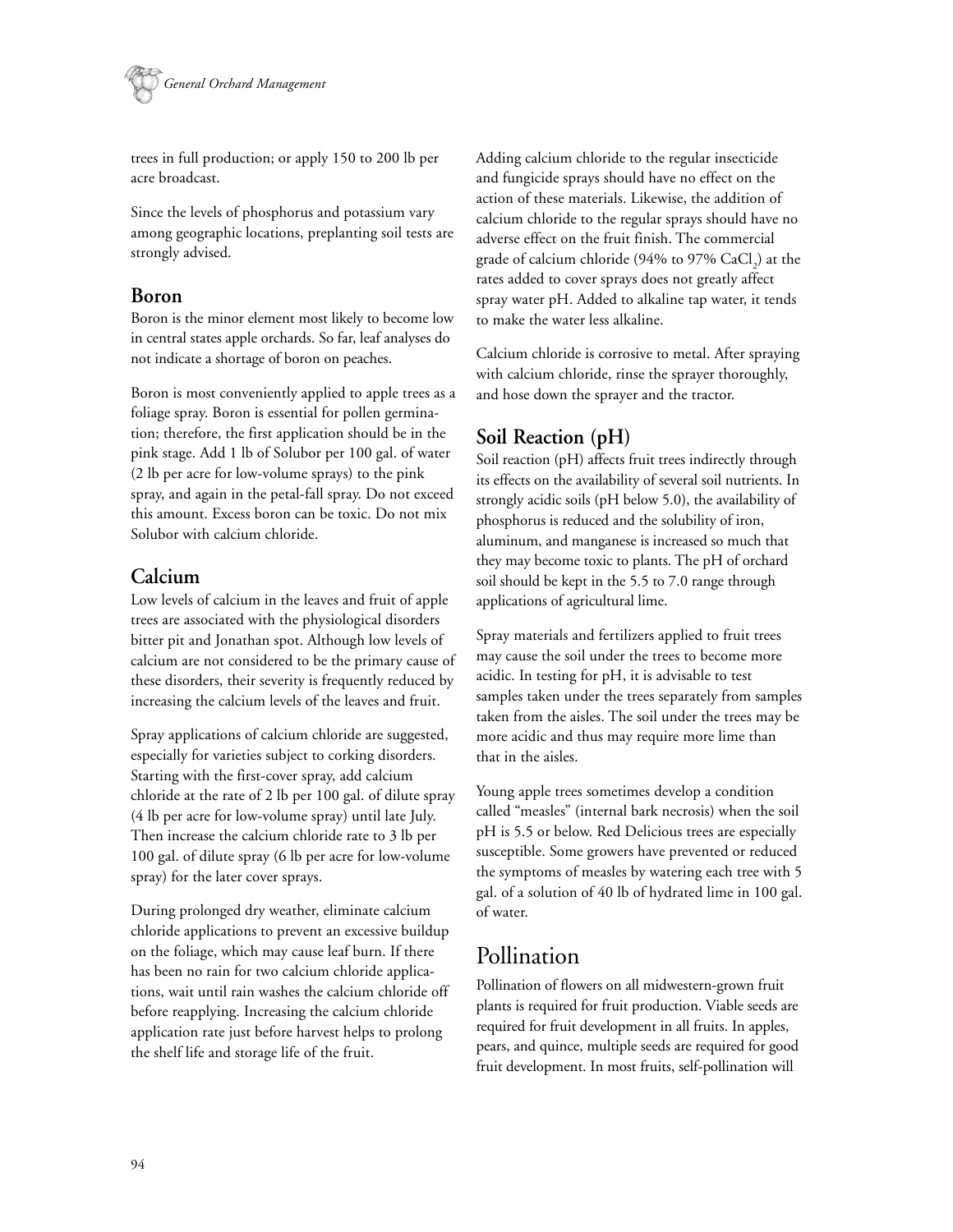result in the development of fruit. However, cross pollination is required for some cultivars of fruits.

In apples, pears, sweet cherries, and some plums, adequate numbers of pollenizer trees with compatible pollen must be provided throughout each orchard block to provide for pollination. Peaches and tart cherries do not require cross pollination.

Ideally, no tree should be farther than 100 feet from a pollenizer tree, and the nearer the pollenizer is to the main cultivar, the better the chances are of good pollination. Be careful that the cultivars used as pollenizers have viable pollen. Mutsu (Crispin), Sir Prize, Jonagold, Stayman, and a few others are triploids that do not have viable pollen, so they cannot be used as pollenizers.

In most blocks, double rows of pollenizer trees can be planted between rows of the main cultivar in a pattern such that the 100-foot requirement is satisfied. The double rows are suggested to improve management of the second or pollenizer cultivar. Because of the possibility of lack of overlap of bloom in some years, at least two pollenizer cultivars are suggested. Another pollination scheme is to plant a solid block of the main cultivar and interplant crabapple trees trained to a single slender spindle. Care must be taken to select crabapple cultivars that will bloom at or just ahead of the main cultivar. Extremely early-blooming cultivars such as Braeburn benefit from crabapple pollenizers. Most midwestern orchards grow enough fruiting cultivars that the cultivars can be interplanted to provide a satisfactory pollinating mix. Yet another configuration of pollenizers used is every third tree in every third row. This represents a minimum of supplied pollen, however, and it also creates management problems.

#### **Bees**

Pollination is accomplished primarily by insects such as bees and wasps. The domestic honeybee is the most important insect pollinator for the fruit industry. Bees pick up pollen in the process of visiting flowers of the fruit plants. This pollen is redistributed in the course of the bees' travels to hundreds of flowers on each flight. Recent work in Michigan indicates that pollen

exchange among bees in the hive is an important method of achieving cross pollination of fruit crops.

In placing bees in an orchard for pollination, it is suggested that at least one strong hive be used per acre of fruit. Strong hives with plenty of worker bees are much better than weak hives or package bees that have not been established. The number of bees will depend on the weather during bloom and the amount of viable pollen available. Rainy, cold, windy weather will reduce bee activity and result in poor pollination. Tree canopies that are open and admit adequate light will be most conducive to good bee activity. Very low humidity during bloom can reduce the time that flower stigmas are receptive.

Hives need not be placed individually across the orchard, but may be placed in groups of four to six hives where they may be more conveniently handled. Choose sites that are well distributed through the orchard, but that are also sunny and protected from wind. Bring bees in at about 10 to 20 percent bloom and remove after good pollination has been achieved or before the petal-fall spray is applied. Remove all competing bloom on the orchard floor or in adjacent spaces by mowing or chemical weed control so that the bees are not distracted.

For most growers it is probably better to rent bees unless the orchardist is interested in beekeeping as a separate enterprise. Bees may usually be rented for a reasonable fee, and the contractor will bring the bees into the orchard and remove them promptly when notified that the petal-fall spray is to be applied. The fruit grower must notify the contractor and must not spray with insecticides during the time the bees are in the orchard. A written contract would be desirable.

### **Protecting Honeybee Colonies during Pollination**

Mow orchard cover crops before placing hives in or near the orchard. This eliminates the availability of competing pollen and nectar plants and also reduces the risk of pesticide injury to bees.

After honeybees have moved into the orchard, no work should be done during honeybee activity which might interfere with pollination, such as overhead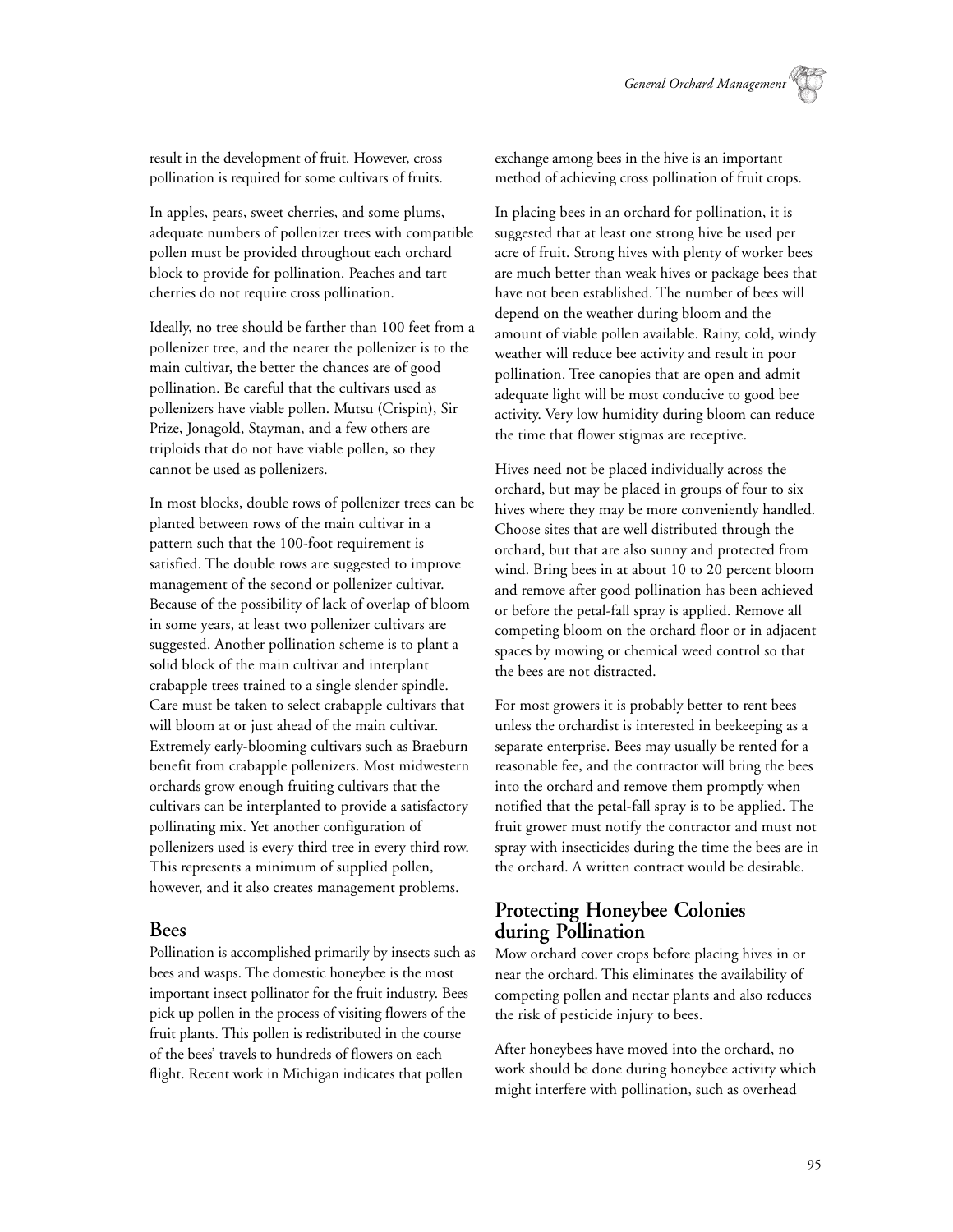

irrigation, pesticide application, or cultivation when dust will be excessive. These activities not only disturb bees, but they also interfere with normal pollen gathering, germination, and fertilization.

Provide an uncontaminated water supply for the bees. Notify neighboring farmers around the orchard of the dates the bee colonies will be placed in the orchard and for how long. Applying pesticides to plants that bloom near orchards and are attractive to bees should be done with caution.

## Chemical Fruit Thinning of Apples

Chemical fruit thinning of apples enables growers to overcome the alternate bearing habits of some cultivars and to improve the size and quality of the fruit in years of heavy set. The materials suggested are Accel (benzyladenine), NAA (naphthaleneacetic acid), Amid-Thin (naphthaleneacetamide), and Sevin (carbaryl). Suggested materials and dosages for the different varieties are given in your state's tree fruit spray guide.

Because of variability of chemical thinner response, it is recommended that growers use all thinners on a trial basis until they become experienced. If seed numbers are small, or trees are weak, or if the weather is cool and cloudy, use lower concentrations of thinner chemicals. Also, remember that young trees are generally easier to thin than mature trees. All thinner applications should be based on average fruit diameter. Average fruit diameter should be determined by measuring all growing fruitlets per cluster. Sample randomly selected clusters throughout the tree canopy and orchard. At least 100 fruitlets should be measured to calculate average diameter. Measure each cultivar separately. All hand-gun applications should be made to the point of runoff at a rate of chemical use that is one-third to one-half the rate recommended for an airblast application.

#### **Accel**

Accel (benzyladenine) is a relatively new thinner that was introduced in 1994. Accel thins over a wide window, probably bloom to 30 days after full bloom, and is reported to promote cell division. It is labeled post-bloom (10 mm fruit size). It is a gentle, mild

thinner and is dose-dependent. It can be applied to all cultivars; however, further testing is being done on some cultivars, and the latest label should be checked for the list of cultivars and rates. At the present time, Accel is not recommended to be used with NAA or NAD on the same tree within the same year. The combined use, in the same year, of Accel and NAA or NAD on Red Delicious has resulted in more pygmy fruit.

#### **NAA**

On Lodi, Early Gold, and Transparent, a combination of NAA and Sevin applied at petal fall usually gives better results than either material alone. On Golden Delicious, some growers have had good results with the combination of NAA and Sevin applied at the normal time for applying NAA on Golden Delicious.

On Starkrimson and other spur-type Red Delicious strains, NAA has occasionally caused problems with pygmy fruit. Instead of dropping off, these seedless pygmy fruit remain on the tree until harvest, growing to about one-fourth normal size. Where pygmy fruit presents a problem, Sevin should be used for thinning. Do not apply high NAA concentrators late in the thinning season.

When NAA is the only thinning agent applied, its absorption and effectiveness are greatly increased by use of an activator. The concentration of NAA can roughly be cut in half if Tween 20, Amway wetting agent, or Regulaid is used. These activators help to counteract the variable effects of weather conditions on the absorption and effectiveness of Amid-Thin and Sevin.

Because of variable growing conditions, NAA sprays are best timed according to fruit size rather than days after full bloom. NAA is most effective on fall and winter varieties when most of the fruits are 8 to 10 millimeters in diameter, the king blossom fruit is 10 to 13 millimeters, and the smallest fruits are less than 8 millimeters.

### **NAD**

NAD is similar to NAA, but milder. Its use should be limited to petal fall as later use can result in pygmy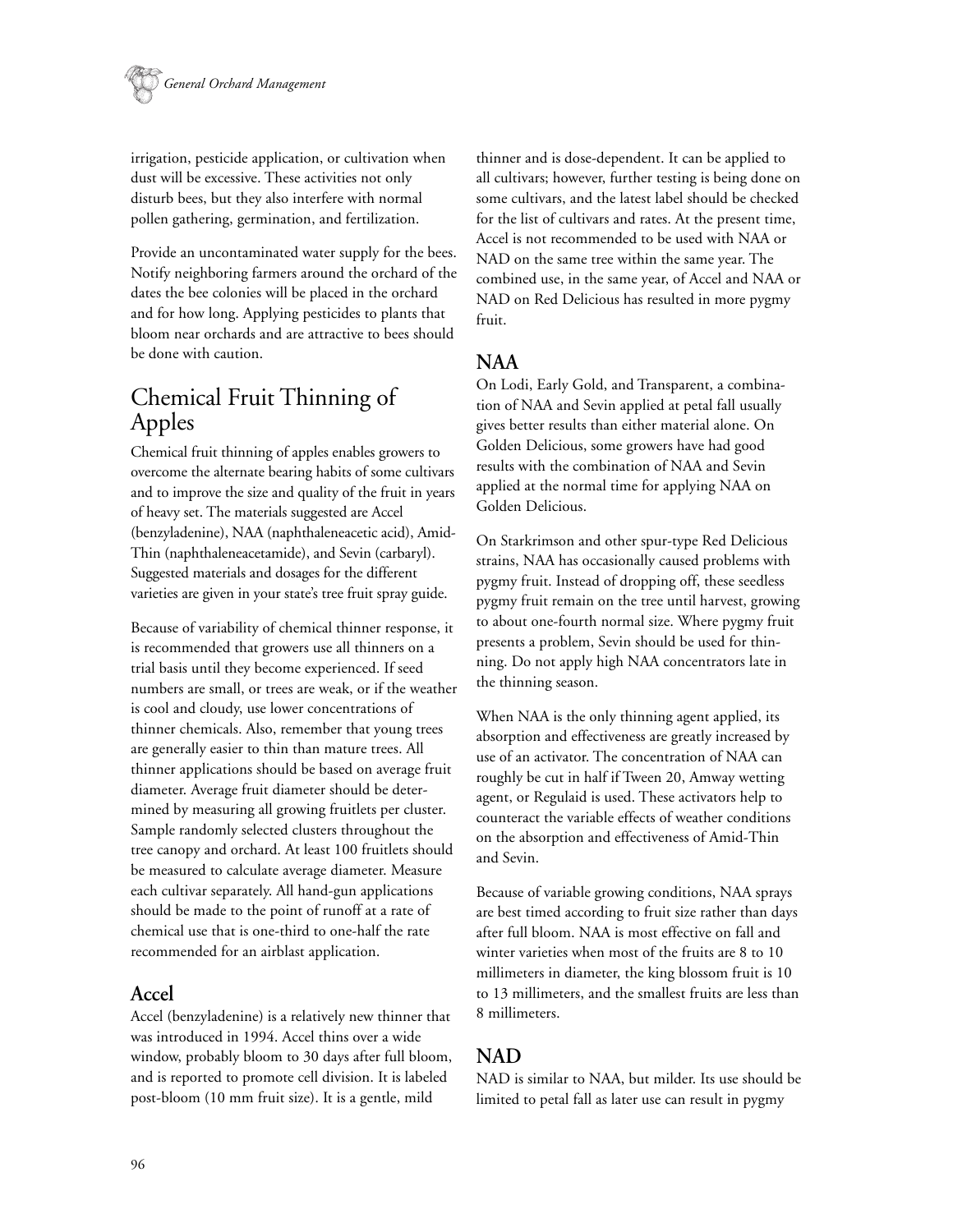fruit. It is recommended for use on cultivars that ripen before McIntosh and works best when applied under slow drying conditions. Frequently, follow-up thinning is required.

#### **Sevin**

XLR Plus is the preferred formulation of Sevin for thinning. Sevin, an insecticide, is toxic to bees, and they should be removed from the orchard before use. Sevin is dose-dependent up to a point; however, it seldom over-thins. It can be used from petal fall to about 21 days after bloom. It is frequently combined with Accel or NAA for heavy thinning late in the thinning window. The limit is about 25 millimeters fruit size. Over-thinning has been reported with these combinations, so local experience is the best way to determine rates.

**Important reminders about chemical thinning:** NAA generally gives best results under fast drying conditions, and when the temperature is between 70° and 75°F. Amid-Thin gives the best results under slow drying conditions and is often applied in the evening. Accel is most effective when air temperature is 70° to 75°F.

Thorough spraying and uniform coverage are necessary for satisfactory results. However, if you want to reduce the degree of thinning or are afraid of over-thinning, reduce the concentration but not the gallonage applied per tree.

Lower limbs are easier to thin than upper ones. Reduce the spray application on the lower limbs by shutting off one or more nozzles; some spray applied to the tree tops will fall on lower limbs.

Concentrate sprays of chemical thinners have been satisfactory. Care should be exercised that calibration is correct so that the right amount of material is applied to all parts of the tree and row. Be careful to avoid double applications to row ends, etc. Miscalculation of the sprayer manifold is magnified in concentrate application. Concentrating more than 4x has resulted in variable results and should be avoided.

Applying chemical thinning sprays after frost or freezing temperatures is risky. Foliage exposed to such conditions absorbs chemicals much more readily, and over-thinning may result. If you must spray under such conditions, reduce the concentration 25 to 30 percent.

Chemical thinners are generally more effective under the following conditions:

- low-vigor trees,
- light pruning,
- heavy bloom,
- poor pollination,
- high humidity before spraying,
- slow drying of spray,
- poor air drainage, and
- cloudy, cool weather preceding or following the bloom period.

You should keep records of the conditions prevailing when you make applications and should leave several trees unsprayed to evaluate critically the results of thinning applications. This way you will be able to work out the concentrations best suited for your orchard conditions.

According to Schwallier, "The weather during and just after the thinning application is the most important factor to consider in predicting the thinning response."

**Summary:** Apply thinning sprays separately from other sprays. When possible, use dilute concentrations with full coverage of the tree parts to be thinned. Lowvolume application involves more risk. Growers having only low-volume spraying equipment should use the highest volume possible with these machines.

## Fruit Maturity Analysis

Starting 3 weeks before the anticipated harvest, select at random two fruit per sample tree, record the cultivar, then determine the following indices of maturity: skin color (striped or solid), seed color, soluble solids, fruit pressure, and starch-iodine test. Taste, dark brown seeds, skin color, and pressure tests in the 16 to 19 lb range indicate fruit ripeness.

**Starch-iodine Testing:** As fruit mature, starch is converted to soluble sugars. Iodine turns starch black; therefore, an iodine solution can be used to determine the amount of starch remaining in the fruit. A solution of 10 grams of potassium iodide and 2.5 grams of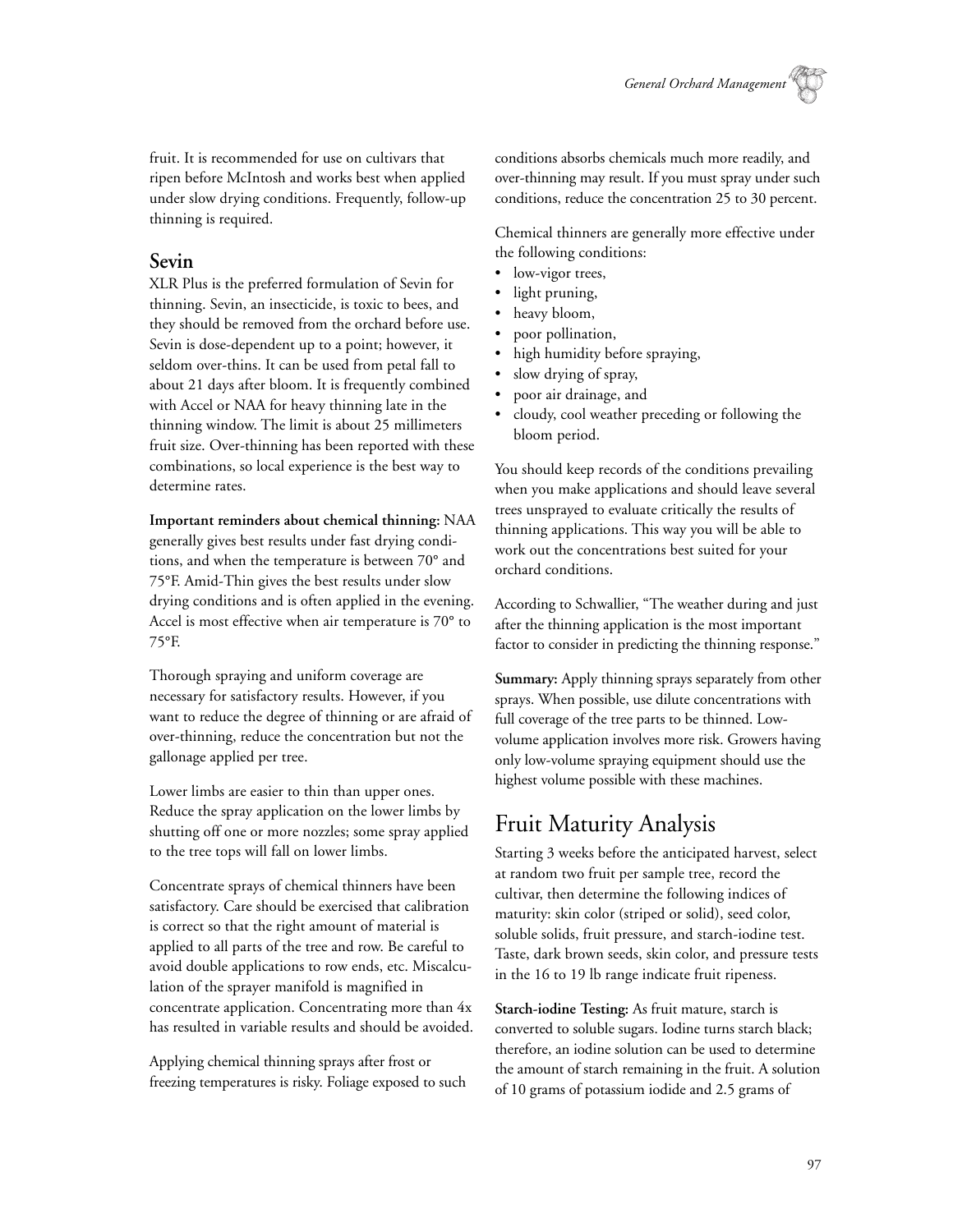

iodine in 1 liter of water should be used. During mixing and use of this solution, make sure the area is well ventilated—iodine fumes are toxic. This solution should be stored in a plastic or glass container as it is corrosive to metals. Providing the container is well stoppered, the solution will keep for long periods of time. Fruit should be cut in half through the equator and the cut surface dipped or sprayed with the iodine solution from a plastic spray bottle. The starch patterns will develop in approximately 1 minute. As fruit mature, starch clears from the core first, followed by the cortex. These patterns will be slightly different for each variety. The following photograph shows a generalized pattern that can be adapted for a given variety (Figure 8). Compare the starch iodine index of the fruit with those in Figure 8. The starch index at which fruit should be harvested depends on the intended length of storage. As a guide, fruit destined for storage should be harvested at a starch-iodine index of 4 to 5, whereas fruit for immediate sale should be harvested at an index of 6 to 7. As with any indicator of fruit maturity, the starch-iodine index should be used in combination with other maturity tests.

**Pressure-testing Fruit:** Pressure testing is one means to determine fruit maturity. A suitable sample will consist of 10 fruit selected at random from a number of trees within a block and from various locations within the trees. Two measurements should be taken on each fruit—one on the blush side and the other on the opposite side, at the midpoint of each side, after removing a 1/2- to 3/4-inch diameter disc of peel.

Use a 7/16-inch (large) plunger. Hold the fruit firmly in the left hand, while holding the fruit pressuretester between the thumb and forefinger in the palm of the right hand. Set the indicator hand to zero and then place the plunger against the fruit, and press with increasing strength until the plunger tip penetrates into the pulp up to the notch.

Slow penetration of the plunger is essential. Sharp movements and sudden pressure application may impair your measurements. In order to avoid mistakes and to assure slow penetration of the plunger, hold the apple firmly and keep your arm rigid. You may want to hold the apple on a table for this.

**Soluble-solids Testing:** The soluble solids level in the fruit refers primarily to the fruit sugar level. The equipment needed includes a refractometer, paper towels or toilet paper, and a squeeze bottle of water. Clean the prism and cover it with water; then look through the instrument and adjust the refractometer to read 0 for the water if necessary. Clean and dry the prism, and squeeze a few drops of apple juice on the prism from the bottom portion of an apple not used in the starch-iodine test. Read and record the soluble solids (SS). Note the correction for the present temperature. Rinse and dry the prism between each reading. Usually the instrument will need calibration only once a day. It should be checked with water at the start of each site. Record one SS per apple pressure tested. Ripe Delicious apples usually have soluble solids of greater than 10 percent.

**Seed Color:** Seed color is recorded from the apples that are sampled above. Record seed color as white, light brown, dark brown, or black. Seeds from mature fruit will be dark brown to black.

## Getting Good Fruit Finish

Obtaining good fruit finish on apples is a perennial problem in the Midwest because of our variable weather patterns. A roughness of the skin, commonly called russet, is most likely to occur on Golden Delicious but sometimes affects other cultivars. Although russet does not affect the flesh, it detracts from the appearance of the fruit, thus reducing its value.

| Table 20. Anticipated days from bloom to harvest for a |  |  |
|--------------------------------------------------------|--|--|
| number of cultivars.                                   |  |  |

| Cultivars                                                                                           | Days from<br><b>Bloom to Harvest</b> |  |
|-----------------------------------------------------------------------------------------------------|--------------------------------------|--|
| Yellow Transparent                                                                                  | 70-90                                |  |
| Lodi, Pristine                                                                                      | 75-95                                |  |
| Mollies Delicious, RedFree                                                                          | 120-125                              |  |
| McIntosh, Cortland, Gala                                                                            | 125-145                              |  |
| Jonathan, Liberty, Grimes Golden,<br>Empire, Red Delicious, Jonafree,<br>Golden Delicious, Jonathan | 140-145                              |  |
| Mutsu                                                                                               | 145-170                              |  |
| York Imperial                                                                                       | 155-175                              |  |
| Rome, Winesap, Stayman                                                                              | 160-175                              |  |
| Granny Smith, Fuji, Braeburn,<br>Goldrush, Enterprise                                               | 180-210                              |  |